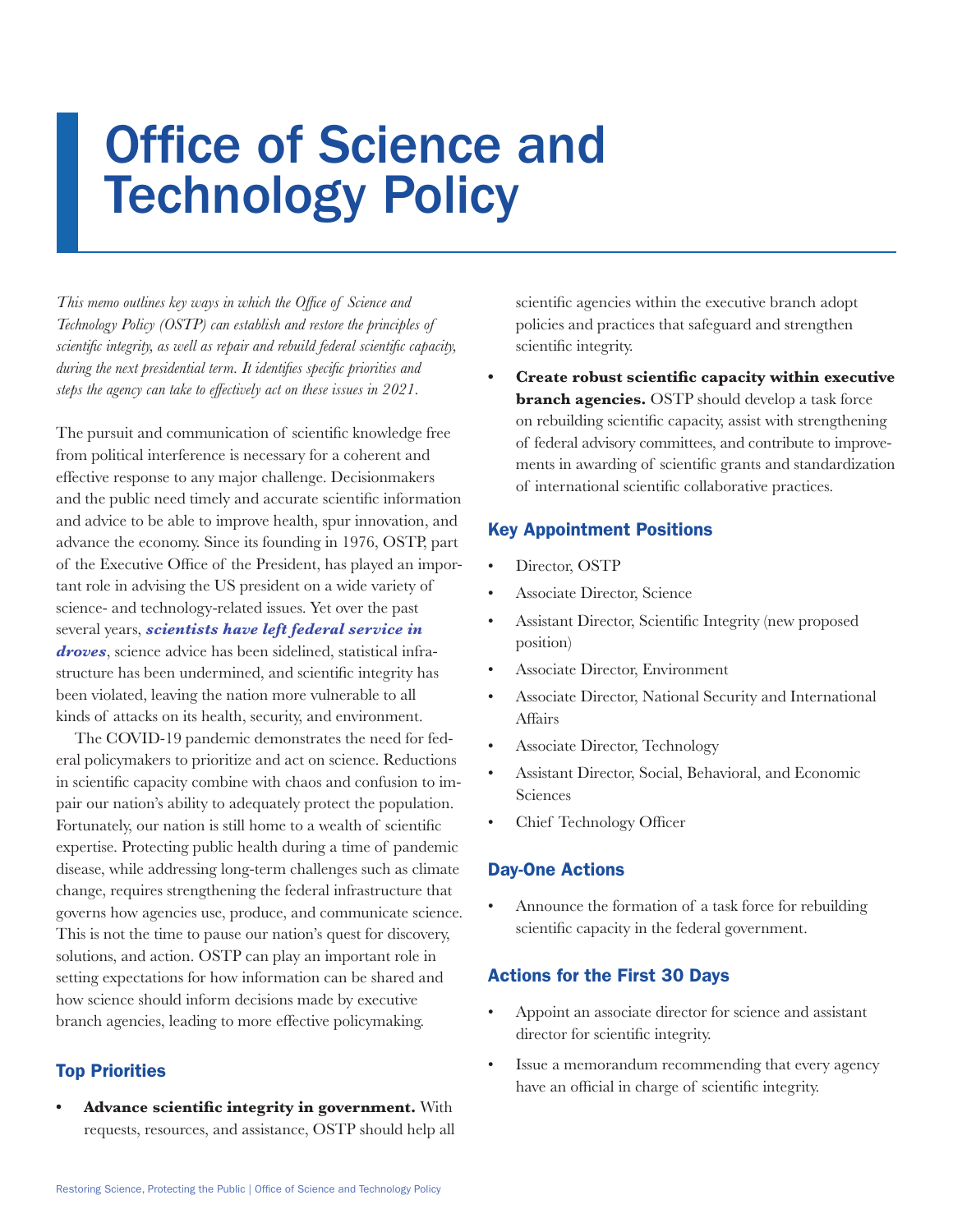- Provide advice to the president on a memorandum supporting the policy that scientific grants should be awarded based on scientific merit.
- Assign OSTP staff to work with agencies and provide them sufficient guidance to ensure that cost-benefit analyses are in line with best scientific practices and are not manipulated or used to avoid indicating a need for public protections.
- Assign staff to work with agencies on best practices regarding federal advisory committees.
- Reinstate the National Science and Technology Council Human Subjects Research Subcommittee.

### Actions for the First 100 Days

- Create a subcommittee within the National Science and Technology Council (NSTC) Committee on Science that includes a working group and workplan for improving scientific integrity policies and practices across agencies.
- Assist agencies in the development of media policies that allow scientists to share their expertise publicly without political vetting or approval.
- In conjunction with the relevant agencies and with the Office of Management and Budget (OMB), identify rules and guidance that restrict the use of science in policymaking.
- Create an NSTC working group to improve management of public data.
- Create an NSTC working group to standardize international scientific collaborative practices throughout the federal government.

## Priority 1: Advance Scientific Integrity in Government

Federal scientists are looking for concrete signals that they will be able to do their jobs free from political interference or retribution and that their work will be appropriately considered during the policymaking process[.](https://www.ucsusa.org/resources/science-under-trump) *[Recent surveys](https://www.ucsusa.org/resources/science-under-trump)* show marked increases in political control over the work and communication of science across many environmental and public health agencies and departments. This has tangible consequences on our ability to mitigate and adapt to climate change, keep pollution levels sufficiently low, protect people from

public health threats, support biodiversity, and ensure that consumer products are safe.

The nation will continue to face extraordinary challenges in the coming years and maintaining a high standard of using science in decisionmaking is critical. Scientific integrity improvements are not only inexpensive to implement, but are likely to have additional positive impacts that extend beyond the federal scientific enterprise. Independent science is integral to making sound, effective policy decisions that withstand court challenges.

Many checks on government have eroded over the past several years, including the safety of whistleblowers, the autonomy of inspectors general, and the effectiveness of agency scientific integrity policies. In the next presidential term, the administration should take steps to restore this kind of accountability to bring back public faith in the competence and effectiveness of government. OSTP should coordinate and oversee these efforts and share best practices across agencies.

#### Administrative Actions

- Appoint an associate director for science (ADS). The role of the Senate-confirmed ADS has been to support and advocate for basic and translational research at federal agencies and to coordinate across the agencies (often via NSTC) on regulatory matters and emerging issues including behavioral impacts, potential pandemics, open science, and biomedical innovation. The ADS oversees support and attention to broad areas of science, including the social and behavioral sciences, physical sciences, biology and biotech, nanotechnology, research ethics, and space science, as well as broadening participation, education, and training.
- Appoint an assistant director for scientific integrity. The director of OSTP should appoint this new position, which should be vested with sufficient authority to make scientific integrity a priority across agencies. The assistant director will work to build a robust culture of scientific integrity, develop best practices and training modules, work with individual agencies to improve their scientific integrity policies on paper and in practice, develop and implement processes for evaluation of scientific integrity misconduct by agency leaders and White House staff, and charter a scientific integrity subcommittee under the standing NSTC Committee on Science to share resources and to strengthen and unify scientific integrity efforts across the government.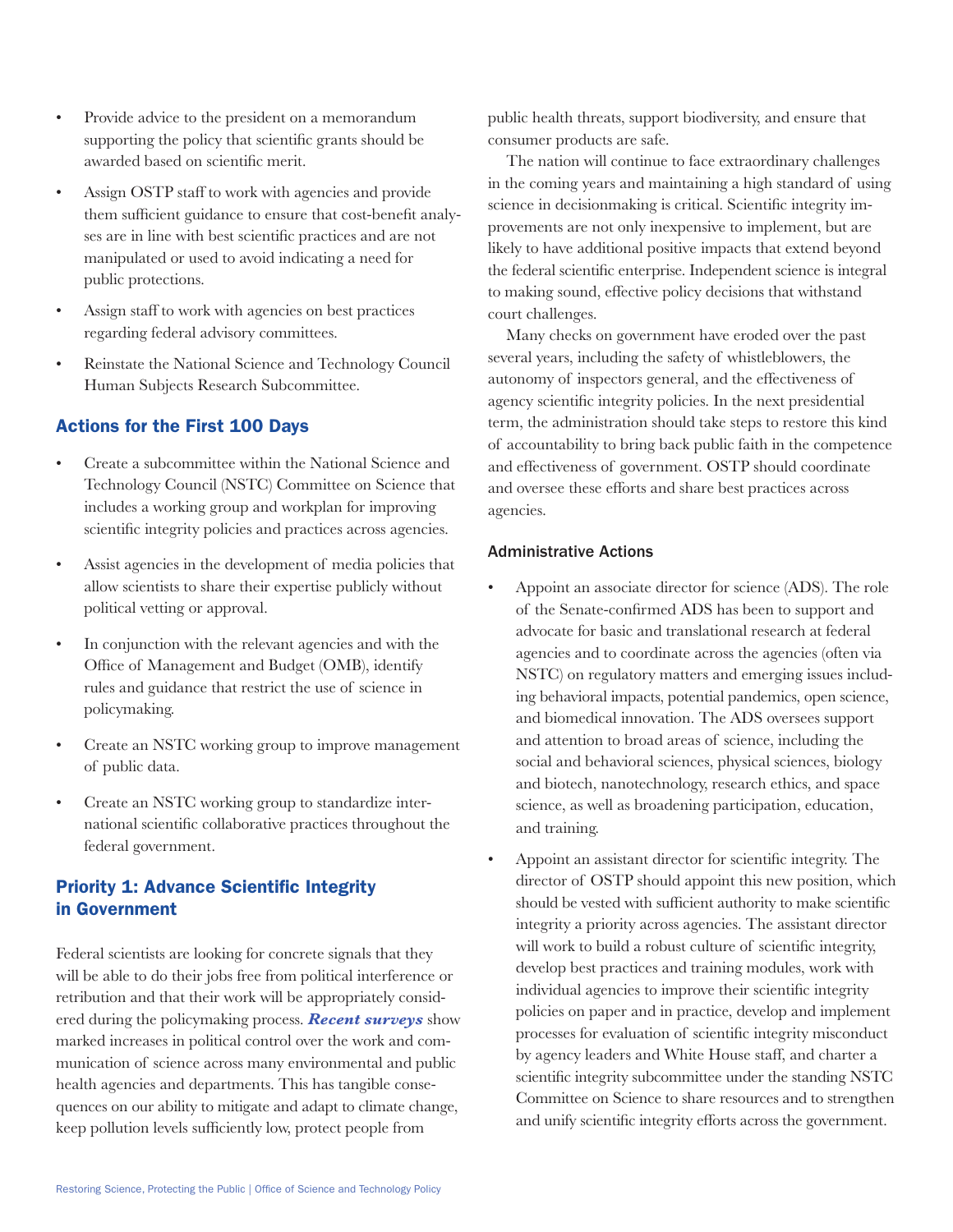Request that agencies appoint officials in charge of scientific integrity and direct them to develop and implement agency-specific scientific integrity policies. The president, in consultation with the director of OSTP and in conjunction with OMB, should issue a memorandum that encourages every agency to have an official in charge of scientific integrity at the deputy director level who reports to the highest-ranking civil servant in the agency. These officials should review and improve existing scientific integrity policies at their respective agencies to ensure they are strong and enforceable with clear procedures for training and implementation. The officials should develop agreements with their agencies' inspectors general for addressing misconduct, and work with the OSTP on cross-governmental coordination of scientific integrity practices. These officials should also have the ability to have unfiltered communications with members of Congress.

- Work with agencies to improve scientific integrity policies and practices. OSTP can play an important role in bolstering a culture of scientific integrity by developing best practices and training modules, working with individual agencies to improve their scientific integrity policies on paper and in practice, developing and implementing processes for evaluation of scientific integrity misconduct by agency leaders and White House staff, and convening an interagency scientific integrity committee to share resources and to strengthen and unify scientific integrity efforts across the government.
- Request that federal agencies develop media policies that allow scientists to share their expertise publicly without political vetting or approval. Several federal agencies, including the Department of Energy and National Oceanic and Atmospheric Administration, have media policies that encourage open public communication. OSTP, in conjunction with OMB and the Office of Information and Regulatory Affairs (OIRA), should work with all federal agencies and departments that create or utilize scientific information to develop policies that meet minimum transparency standards.
- Work with agencies to remove any rules that restrict the use of science in policymaking. OSTP should work with the president to instruct agencies to roll back any rules or guidance that exclude public health studies from use in policymaking or agency scientific analysis, including rules and guidance in place or in process at the Department of the Interior and Environmental Protection Agency (EPA).

Work with agencies to ensure the appropriate use of costbenefit analysis. To the extent that cost-benefit analyses are required, OSTP should ensure that agencies have sufficient guidance to ensure that these analyses are in line with best scientific practices and are not manipulated or used to avoid indicating a need for public protections.

#### Legislative Actions

- Support the Scientific Integrity Act. The Scientific Integrity Act requires agencies to develop effective, enforceable scientific integrity policies that will prevent—and establish consequences for—censorship of scientists and political interference in their work. It has bipartisan support and is endorsed by scores of public-interest organizations. The administration should signal support for any legislation that improves scientific integrity, and act swiftly to implement any enacted law that protects scientists from political interference in their work.
- Support stronger whistleblower protections. Federal employees need better whistleblower protections in order to feel that they can safely reveal abuses of scientific integrity. OSTP should support legislation enabling whistleblowers to oppose retaliation by appealing directly to federal courts when the Merit Systems Protection Board does not act on an appeal within 90 days. Legislation should also ensure protection and functioning of agency inspectors general by increasing their funding and granting inspectors general for-cause removal protections.
- Support legislation that clarifies the role of OMB in interagency coordination. OSTP and the White House should support legislation clarifying that OMB may not direct agencies to change scientific findings.

#### Budgetary Action

Request funding for the newly created position of assistant director for scientific integrity. Additional funding may also be necessary for scientific integrity officials at all or some agencies, depending on individual agency budgets.

## Priority 2: Create Robust Scientific Capacity within Executive Branch Agencies

Federal scientific agencies are weaker today than several years ago. An aging federal workforce, intentional purges of agency scientists, the politicization of grant funding in certain cases,